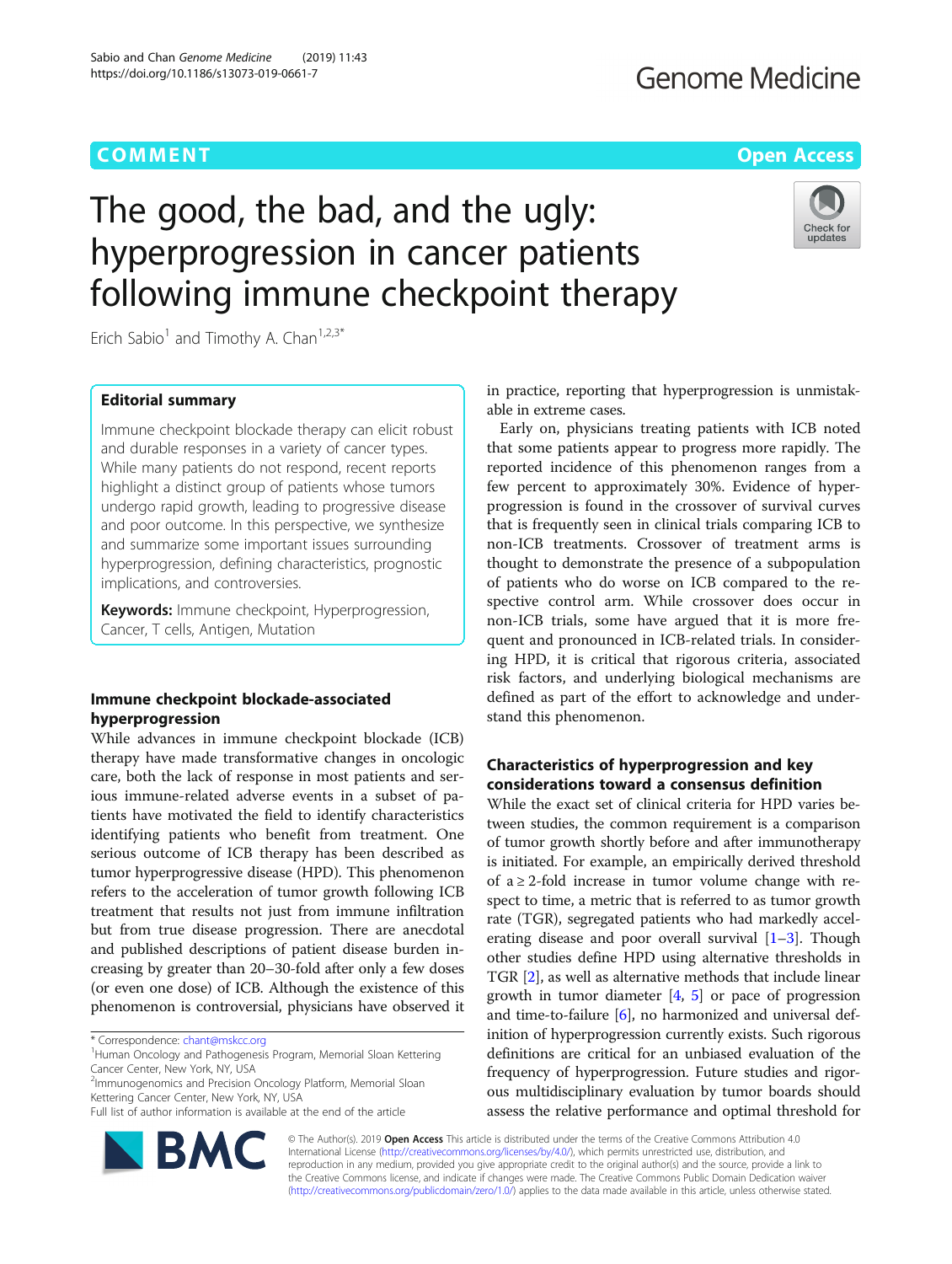these criteria for identifying patients with HPD who will not benefit from continued treatment. Critically, pre-ICB treatment imaging and tumor kinetics are needed, and these data are limited. As the field refines these parameters, a key question will be to what extent we can approximate accelerated disease using empirically defined clinical metrics of progression while still being able to distinguish HPD from an intrinsically aggressive tumor. One important deficiency to resolve is the imbalance of pre-therapy imaging from patients with potential hyperprogression compared to that from control cohorts. Pre-ICB tumor growth kinetic data are crucial for establishing an accurate baseline. Furthermore, for any proposed criteria, it will be important to know whether the combination discriminates between hyperprogression and pseudoprogression (temporary enlargement of the tumor due to inflammatory infiltration) in a manner that is both accurate and timely.

## Risk factors

HPD has been shown to be associated with several putative risk factors, including age, genomic alterations, and metastasis burden, although the generalizability of these findings is currently unclear owing to limitations in cohort size and composition. For example, in a cohort of 131 patients across multiple tumor types, the 12 patients with HPD were significantly older, while age was correlated with tumor growth as defined by Response Evaluation Criteria in Solid Tumors (RECIST) criteria [\[1](#page-2-0)]. To accurately assess patient risk and benefit, future studies that examine these preliminary findings need to control for tumor type, stage, and other clinical covariates, particularly in studies that examine these same covariates and their association with response or resistance to immunotherapy. In a similar study of 102 patients with multiple cancer types, alterations in EGFR were predominant while MDM2/MDM4 amplifications were exclusive to six patients with HPD [\[6](#page-2-0)]. While other studies have also noted MDM2/MDM4 alterations in select HPD patients [\[7](#page-2-0), [8](#page-2-0)], this is not the case in non-small cell lung carcinoma (NSCLC) [\[9\]](#page-2-0). Some investigators have found that regional recurrence in head and neck squamous cell carcinoma (HNSCC) [[4\]](#page-2-0) or more than two metastatic sites in NSCLC [[2\]](#page-2-0) prior to therapy are associated with a higher incidence of HPD. Regional recurrence in HNSCC and metastatic disease in most other cancer types are associated with a poor prognosis, because the tumors have successfully acquired the necessary traits for survival in the primary lesion and metastasis to distant sites. Therefore, it can be difficult to disentangle the relative effects of prognostic versus predictive factors. Ultimately, while the prospect of identifying predictive correlates that potentially either spare or curtail disease progression in patients at risk for developing HPD is attractive, it is important to address, and control for, the degree to which these correlates are simply prognostic for the patients represented in an HPD subgroup. Additional studies are necessary to validate and determine the breadth of tumor histologies for which each risk factor is predictive.

# Biological mechanisms underlying hyperprogression

A handful of biological mechanisms have been proposed to explain HPD. In a study of 152 NSCLC patients, where 25% of a cohort of 152 NSCLC patients had HPD, differences in the immune infiltrate were assessed between a small subset of the HPD vs non-HPD patients [[9\]](#page-2-0). Hyperprogression was directly correlated with preexisting myeloperoxidase (MPO)<sup>+</sup> myeloid cells, and inversely correlated with programmed cell death-ligand 1 (PD-L1) expression on tumor cells. Furthermore, the presence of a CD163<sup>+</sup>CD33<sup>+</sup>PD-L1<sup>+</sup> M2-like macrophage population with a distinct epithelioid morphology and clustering phenotype was always present, and nearly exclusive to the subset of HPD patients analyzed, suggesting that these macrophages are important in the etiology of HPD. Curiously, in T cell-deficient xenograft mouse models that recapitulate HPD, accelerated tumor growth was dependent on both the Fc region of antiprogrammed cell death 1 (PD-1) and macrophages, suggesting that the Fc region of anti-PD-1 signals through macrophage Fc receptors to activate pro-tumorigenic or immunosuppressive pathways. These results suggest that it is important to consider the interaction between the distinct Fc regions used in different PD-1 antibodies, or the distinct Fc receptor variants of each patient, which have been shown to affect binding affinity or response in other antibody therapies. While these results are fascinating, HPD only occurred in three of the six xenograft and patient-derived xenograft models tested, all of which had similarly low levels of  $PD-1^+$  cells, suggesting that tumor cell characteristics may also influence the potential to develop HPD.

Another study reported that PD-1 was highly expressed in the tumor cells of a patient who developed HPD, as well as in the BALB/c-derived mouse lung carcinoma line M109 [[10](#page-2-0)]. The authors reported that anti-PD-1 treatment promotes tumor growth of M109 cells injected into NSG mice or in culture, and that PD-1 expression on the tumor itself is a critical factor in vivo. Kamada et al. [\[7\]](#page-2-0) observed that HPD occurred in 10% of gastric cancer patients treated with anti-PD-1 antibody. Gastric cancer patients with HPD had tumor infiltrating effector Treg (eTreg) cells that were FoxP3highCD45RA<sup>-</sup>CD4<sup>+</sup>. These tumor infiltrating cells were abundant and highly suppressive in tumors, and expressed PD-1. After treatment with anti-PD-1, these eTregs became highly activated in HPD patients, and PD-1